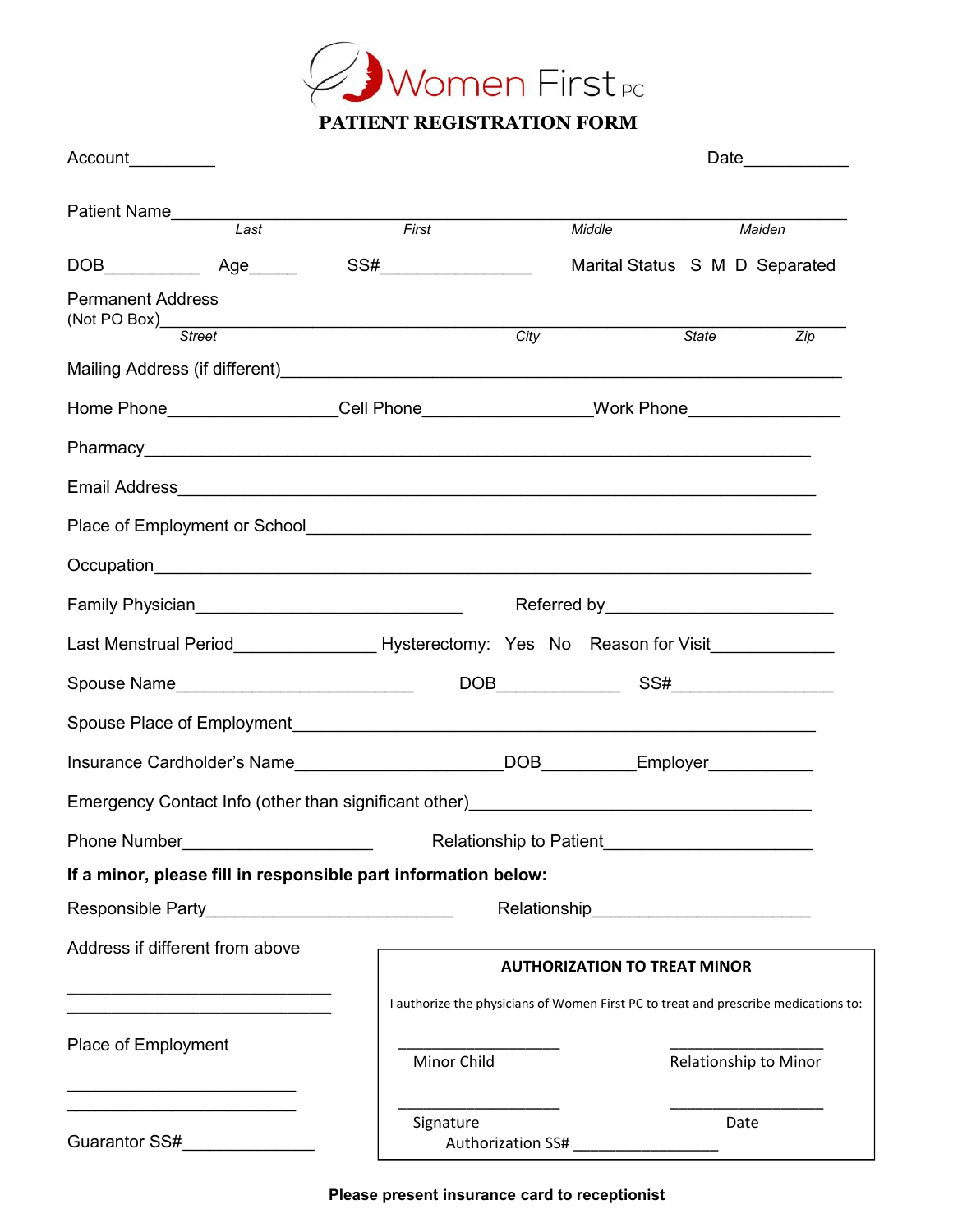# **CONCERNING INSURANCE**

I hereby authorize **Women First PC** to apply for benefits on my behalf for covered services rendered. I certify that the information I have reported with regard to my insurance coverage is correct. I further authorize the release of any necessary information, including medical information for this or any related claim, to my insurance carrier, (or, in the case of Medicare Part B benefits to the social security administration and health care financing administration.) A copy of this authorization may be used in place of the original. This authorization may be revoked by me or my insurance carrier at any time in writing.

 $\mathcal{L}_\text{max}$  , and the contract of the contract of the contract of the contract of the contract of the contract of the contract of the contract of the contract of the contract of the contract of the contract of the contr *Signature of Patient, Insured, or Beneficiary Date*

# **ASSIGNMENT OF BENEFITS**

I hereby authorize payment of all medical insurance benefits which are payable to me under the terms of my insurance policy to be paid directly to **Women First PC** for services rendered. I further authorize the release of any information needed to process my insurance claims(s). A copy of this authorization may be used in place of the original.

 $\mathcal{L}_\text{max}$  , and the contract of the contract of the contract of the contract of the contract of the contract of the contract of the contract of the contract of the contract of the contract of the contract of the contr *Signature of Patient, Insured, or Beneficiary Date*

# **FINANCIAL RESPONSIBILITIES**

In the event my unpaid account must be turned over for collection, I understand I will be responsible to pay all reasonable costs including 40% of all collection fees and any attorney's fee(s).

*Signature of Patient, Insured, or Beneficiary Date*

# **LABORATORY FEES**

Medicare, Medicaid, Blue Shield, and other certain insurance companies require you to be informed in advance that there may be certain laboratory procedures which may not be covered because the carrier may determine that the service is not "reasonable and/or necessary". It must be emphasized that in your physician's professional judgement these services are needed in order to render high quality medical care to you. However, in order for you to make an informed decision, you are advised that based on insurance guidelines, it is possible that your carrier may deny certain procedures.

By signing the statement, you are agreeing to pay for laboratory tests, even if your carrier determines that according to its guidelines the services are not "reasonable and/or necessary".

 $\mathcal{L}_\text{max}$  , and the contribution of the contribution of the contribution of the contribution of the contribution of the contribution of the contribution of the contribution of the contribution of the contribution of t

*Signature of Patient, Insured, or Beneficiary Date*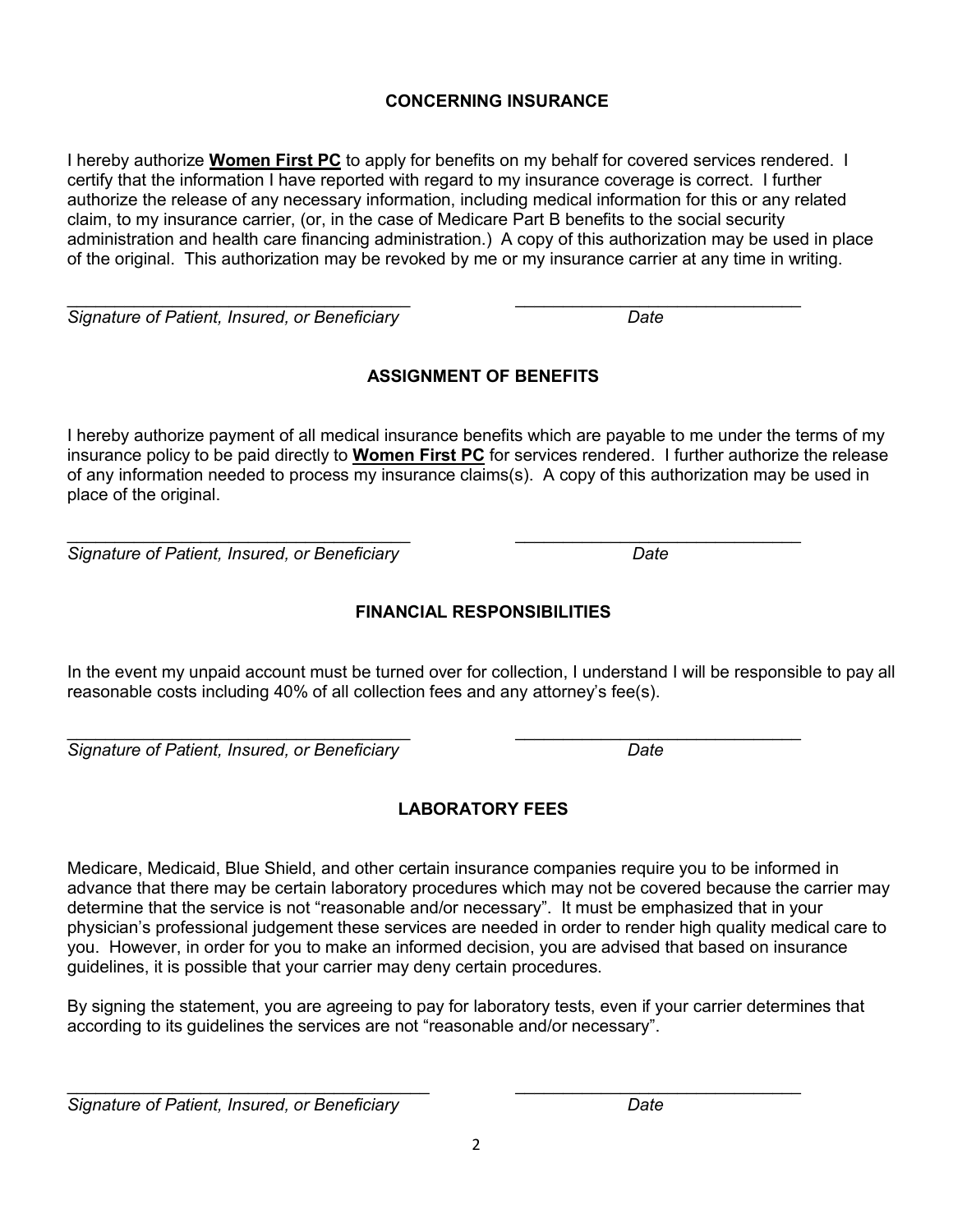

# **Financial Policy**

#### **Insurance:**

As a courtesy to our patients, we will gladly file the forms necessary so that you receive the full benefits of your medical coverage. We ask that you read your insurance policy to be fully aware of any limitations of the benefits provided. If you are concerned about coverage for any of our services, please contact your insurance company prior to your visit. If your insurance company denies coverage, or we otherwise do not receive payment 60 days from filing your claim, the amount will then become due and payable by you. Remember that your coverage is a contract between you and your insurance company and/or your employer and your insurance company. Although we will make a good faith effort to assist you in obtaining your benefits, we cannot force your insurance company to pay for the services we have provided to you. It is your responsibility to know and to obtain the proper documents if your insurer requires a referral for your appointment. Failure to follow through with the referral order will move the entire bill to patient responsibility.

#### **Financial Arrangements**:

Because we realize that every person's financial situation is different, we provide a variety of payment options. For your convenience, we accept all major credit cards, Care Credit and checks (returned checks will be subject to a \$35 returned check fee). If the check is returned for any reason, you will have 7 days to contact our office and arrange another form of payment.

#### **Appointments/Cancellations**:

We gladly reserve appointment times for you and appreciate that you have chosen Women First for your care. We strive to maintain on time as medical emergencies allow. Late arrivals will be asked to reschedule to the next available appointment time. As a courtesy, our automated system will remind you of your appointment by calling and/or text/emailing you 7 and 4 days prior to your scheduled date and time. If our system cannot speak to you directly, it will leave a message for you. However, in the event your mailbox is full or your line is busy, our efforts to contact you may be unsuccessful. An appointment is a contract of time reserved for your treatment. We respect our patient's valuable time and we request the same courtesy from our patients. Please extend this courtesy should you need to cancel and/or reschedule your appointment. We reserve the right to charge \$35 established regular appointments/\$75 for new patient appointments and for office procedures cancelled or broken without advance notice of 24 hours. We charge a \$150 cancellation fee for regular surgery cancelled without providing us notice 5 business days prior to the surgery

#### **Patient/Parent/Guardian Responsibility**:

■ I understand that whoever accompanies my child to their appointment has authorization to consent to medical care as needed, and is responsible for payment of medical services.

**\_\_\_\_ Initial \_\_\_\_\_\_\_\_\_Date**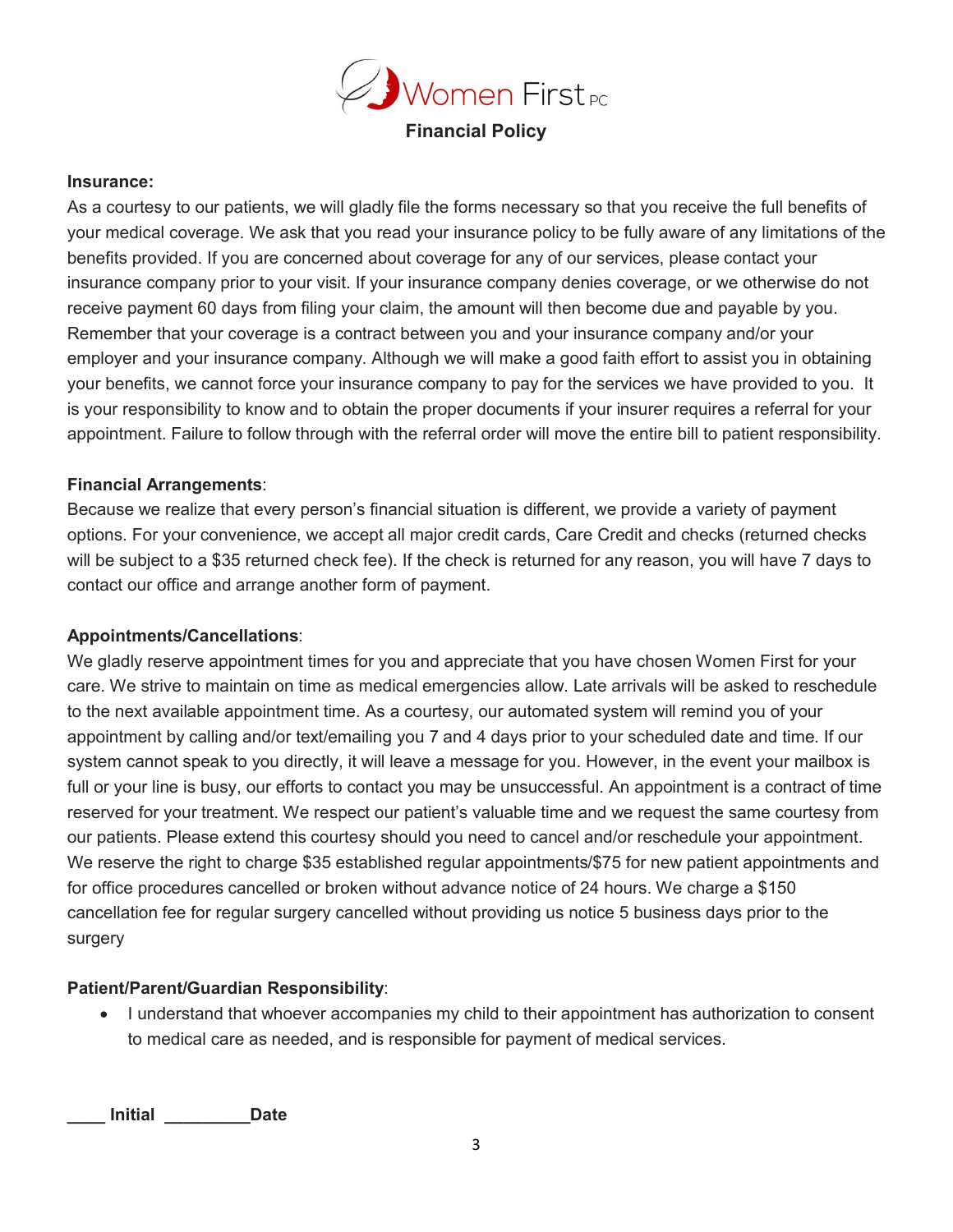- I acknowledge my responsibility for payment of all medical services provided by Women First in accordance with the practice's fees and terms.
- In the cases where a parenting plan exists, the parent that brings the child in for the appointment is considered the guarantor and is responsible for payment.
- At the initial visit you may sign our consent for minor treatment form that allows us to render care at follow up visits without the presence of a parent or guardian. Under Virginia Law a minor has the right to medical privacy when the care rendered pertains to discussion, testing and treatment of STDs and contraception. We may not discuss any of these results with the parent without written consent of the minor signed in our office.

## **Late Fees**:

I understand that my account becomes delinquent if not paid within 30 days after billing and the unpaid balance becomes subject to a monthly finance charge of 1.5%(18% APR) or \$35, whichever is greater. Any further delinquency will warrant the balance and any administrative fees being assigned to a collection agency.

### **Assignment and Release**:

I authorize payment to be made directly to Women First PC by my insurance company, and I accept financial responsibility for all services not covered by my insurance. I authorize release of any medical care information requested by my insurance company. My signature below acknowledges that I have read and understand this information.

# **Credit Card on File Policy**:

Women First is committed to making our billing process as simple and easy as possible. We require that all patients provide a credit card on file with our office. Merchant Center (TSYS) will store your card number in a secure, compliant location for payment plans and through TSYS for incidental charges. For security reasons only the last four digits will be visible to our staff. Credit cards on file will be used to pay copays when you are seen in our office, including account balances, after your insurance processes your claim.

If we do not receive payment for the amount listed on your statement within 13 days, we will run the credit card on file for the full amount owed. If your payment is declined, we will call you. If our reminder call is not returned within one week, a \$35 declined payment fee will be applied and another statement will be mailed. Your account becomes delinquent if not paid within 30 days after the date of the original statement. The unpaid balance will be subject to a finance charge of 1.5% (18% APR) or \$35, whichever is greater. Further delinquency will be subject to collections with additional finance fees.

I give Women First permission to charge my credit card for any patient balance due on my account. If I have insurance coverage, my card will be charged AFTER my insurance has paid their portion.

**\_\_\_\_ Initial \_\_\_\_\_\_\_\_\_Date**